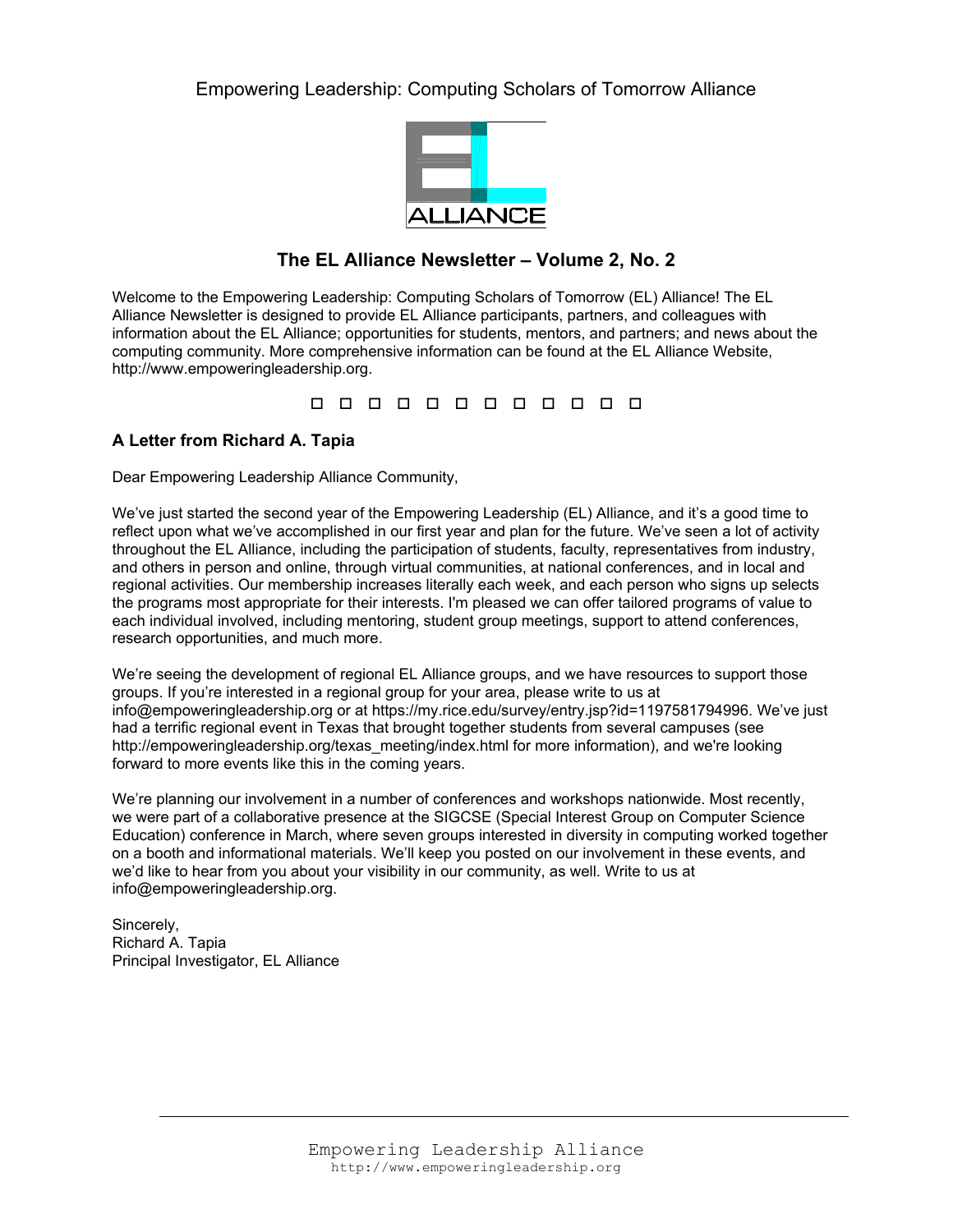## **We Hear from the Community**

In each issue, we ask a question (or more) about life experiences, professional opportunities, or other areas of interest to the EL Alliance community, and report back on your (anonymous) input in the next issue. Feel free to respond to any or all of the following questions. Your input is just one click away at https://my.rice.edu/survey/entry.jsp?id=1204835829980.

#### This Issue's Question:

A student (your friend, colleague, or, for faculty members, a student of yours) has academic problems and is thinking of dropping out of computing for something *easier*. What would you tell him/her? If you are a student and were facing this situation yourself, what actions would you take?

#### Your Answers from the Last Issue!

The questions in the last issue were about leadership—we've included some of the responses below. There were so many excellent responses that it was difficult to select a few for this issue!

#### *What national computing leader(s) inspires you?*

Frederick Brooks, author of The Mythical Man-Month John Carmack Id Software, Inc. Edwin Catmull, Academy Award winning computer scientist at Disney Donna Cox, National Center for Supercomputing Applications Mark Dean, IBM Jeri Dunn, Nestle Juan Gilbert, Auburn University Alan Kay, Viewpoints Research Institute and UCLA John Maeda, MIT Media Lab Nicholas Negroponte, One Laptop per Child Richard Matthew Stallman, Free Software Foundation President Loretta Moore, Jackson State University Dave Patterson, University of California, Berkeley Ed Seidel, Louisiana State University John Shalf, Lawrence Berkeley Laboratory Larry Smarr, California Institute for Telecommunications and Information Technology Richard Tapia, Rice University Brygg Ullmer, Louisiana State University Microsoft Corporation The Open Source Software Movement

#### *What traits do you most admire in leaders?*

… leaders are open to new thoughts and new ways of doing things

Ability and willingness to listen and think outside the box, consistent direction, lead by example

Vision Unorthodox Thinking Compassion Excellence Creativity Flexibility Perseverance Confidence Humility a Sense of Irony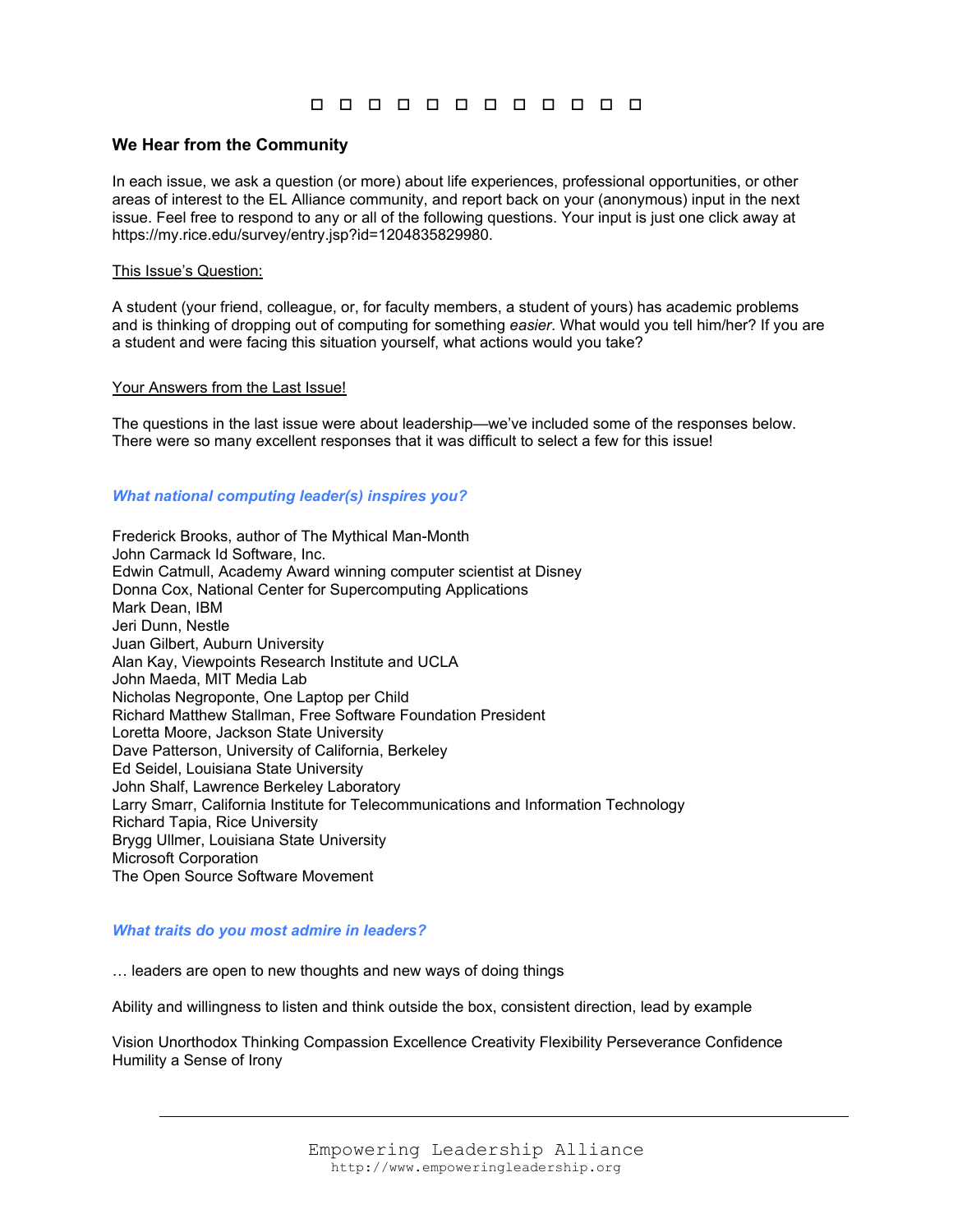I admire honesty, creativity, the ability to contribute to their community in the places of greatest need, and to do this in meaningful ways. I also admire leaders that are able to motivate and nurture those that are aspiring to achieve at the level that they currently sit. I think that it is also important to be understanding and compassionate towards those that the person leads.

Leaders are those who listen, build consensus and then execute a plan to accomplish a task, getting everyone on board. One who has the foresight to yield some of their responsibility to those more competent in the subject at hand. Has the wisdom to continue learning from others, as well as the strength to stand firm when challenged on principal

In my opinion in order to be a good leader one needs to have learned to observed, listen and not just hear, not judge without knowing facts from trust it sources among some other things. The individual also needs to be humble, forgiving, and inspiring.

When I was finishing undergraduate and beginning graduate school, I once read an interview that was done to Carlos Castillo-Chavez…after (he) met Tapia said that he was going to become the next Richard Tapia... He became an internationally known first-rate mathematician with many awards and honors. After reading that, I thought to myself, if Castillo-Chavez and Tapia did it, what is stopping me from doing it…!

## *What leadership aspirations do you have?*

I would like to be an inspiration to young programmers.

To be very accomplished in my field of dreams. I also want to be known for helping people as I often do. I would mentor or advise a handful of people or however many I could handle, and try to lead them in the right direction and help them accomplish what they want out of life. I think everyone should know what it feels like to accomplish something great.

I'd like to head my own research and development firm, and start businesses around the technologies that it develops. I aspire to help my alma mater's computer science department become more competitive. I'd like to someday seed into others' visions and life work through venture capitalism, entrepreneurship, and patronage of the arts & sciences.

...to always be: service oriented, giving back to community, and working hard to help others achieve their goals no matter what professional position I am in.

I would like to lead in a mentor capacity to other students and young professionals of color in the field of computing.

To live the world a little better off than when I came in. Shaping a world that will be just and prosperous for future generations

### *What more would you like to do as a leader in your community or chosen field?*

As a leader in my community I would come up with programs for students that would be like a think tank.

Make a difference - I'm just not sure how yet...

I would love to advance the field of Social Computing by creating software that impacts and improves the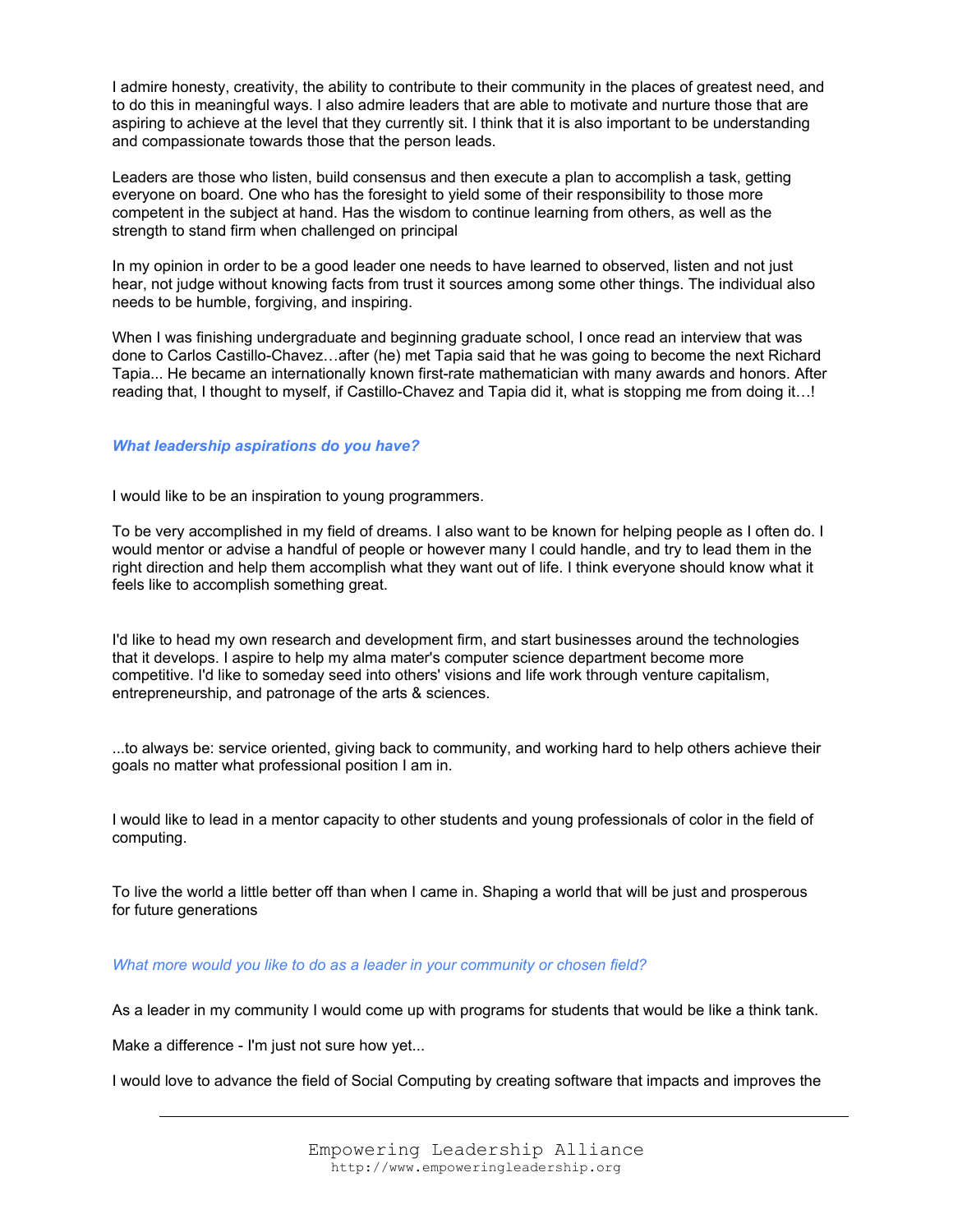lives of those who may be socially disenfranchised by economic or social status.

I would like to create a pipeline that would enable our field to foster more interest and early skill development in young minority children from economically depressed areas. I feel as if these communities are completely cut off from a lot of the opportunities that technology provides to society in the way of education and job opportunities.

To be a contributor to my field and a discoverer of new knowledge. To be a leader in my local community, lifting it out of poverty and ignorance as well as setting an example for others to follow

… I'd like to design computing systems to aid people in their creative and problem-solving pursuits. …I'd like to help young people learn deep computational skills and build businesses based on them. I'd like to help find ways to use computing to drive economic development.

#### *Any other thoughts you'd like to share on leadership?*

Philosophers have always interpreted the world, but the point is to change it

My favorite quote is by another leader I admire, Steve Jobs (Apple Computers & Founder of Pixar) -- "BE the change in the world you wish to SEE in the world." (Editor's note: the original source is Mahatma Gandhi, who said, "You must be the change you wish to see in the world.")

I think one important type of leadership we need more of is the type that motivates people to take ownership and leadership within their own lives. I think we also need more of the type of leadership that looks in the places and at the people that are usually overlooked to bring out more of what's possible. … People tend to focus on singular, heroic leadership from the top down, but probably the most important and effective types are collective leadership from the bottom up, and the type of leadership that encourages and supports grassroots leadership. Ultimately, leadership is about service and accountability.

# 0 0 0 0 0 0 0 0 0 0 0 0

# **Student Opportunities**

Learn more at http://www.empoweringleadership.org. Deadlines are variable unless otherwise noted.

### IBM Almaden Research Center Summer 2008 Intern Opportunities

Deadline: Until all positions are filled; apply ASAP

Opportunities for MS or PhD candidates who will be enrolled in a fall 2008 academic program. Internships cover computer science, engineering, science management, and other areas. Candidate skills may be in: software design, implementation, documentation, software programming, virtual world experience, information analytics, machine learning, system design, and data mining.

Send resumes to: Terry Davis, HR Partner, IBM Almaden Research Center, 650 Harry Road, San Jose, California, 95120, (408) 927-1304, davistb@us.ibm.com

Mathematics Research Communities

June 14 – June 27, 2008 - Snowbird Resort, Utah

http://www.ams.org/amsmtgs/mrc.html

Deadline: Until all places are filled

The American Mathematical Society (AMS) invites mathematicians just beginning their research careers to become part of Mathematics Research Communities (MRC), a new program to develop and sustain long-lasting cohorts for collaborative research projects in many areas of mathematics. The program is geared toward mathematicians at the "peridoctoral" stage, meaning those who are close to finishing the doctorate or have recently finished, and includes: one-week summer conferences for each topic, special sessions at the national meeting, discussion networks by research topic, ongoing mentoring, and a longitudinal study of early career mathematicians.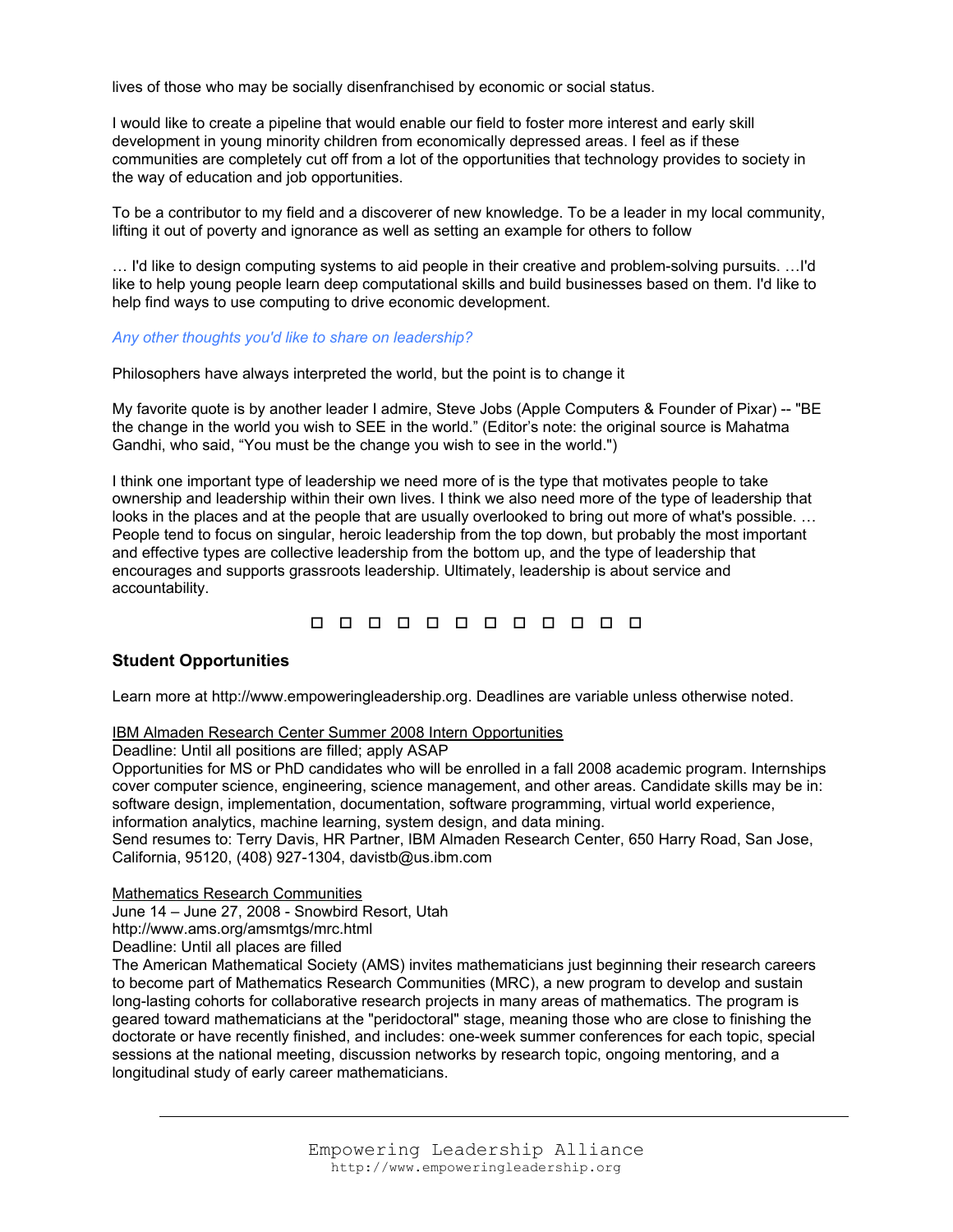Collaborative Research Experiences for Undergraduates (CREU) and Multidisciplinary Research Opportunities for Women (MRO-W)

CREU: http://www.cra.org/Activities/craw/creu/ MRO-W: http://www.cra.org/Activities/craw/mrow/ Deadline: May 9, 2008

The CRA's Committee on the Status of Women in Computing Research (CRA-W) and the Coalition to Diversify Computing (CDC) are offering two programs of interest: 1) the CREU program, geared toward increasing the number of women and minorities who go on to CS&E graduate programs, and 2) the MRO-W program, designed to provide positive multidisciplinary research experiences for teams of undergraduates from at least two academic disciplines at their home institutions. MRO-W students work collaboratively on a multidisciplinary project during the academic year and during the following summer. Students will work with one or two sponsoring faculty members on a project for which monetary support is typically not available. Students will each receive a stipend of \$3,000 for their work during the academic year and \$4000 for their MRO-W summer work. CREU may also receive \$500 and MRO-W may receive \$1500 to be used for associated special equipment, travel, or supporting materials.

## GEM Fellowships

http://www.gemfellowship.org

Deadline: November 1, 2008

Fellowships are offered to support pursuit of an MS in engineering, Ph.D. in engineering, or Ph.D. in science. The National GEM Consortium focuses on internships for under-represented students, and has 169 university members and 67 employers

Smithsonian Institution Opportunities for Research and Study

http://www.si.edu/ofg/intern.htm

Deadline: varies

Internships for minorities who are underrepresented in the Smithsonian scholarly programs, research, and the museum field. Ten weeks of support are provided through the Smithsonian's Office of Research Training and Services.

InternshipPrograms.com http://www.InternshipPrograms.com Deadline: varies Much like Monster.com (for jobs), this site allows you to post your resume and search for internships in a range of fields. Includes more than 2500 programs and 200,000 positions and a free on-line newsletter.

# **Student News and Research**

University of Wisconsin, Madison Ph.D. Candidate Dorian Arnold's Commitment to Academia is Fueled by Diverse Experiences, Determination, and Strong Network

Dorian Arnold, a Ph.D. candidate at the University of Wisconsin, Madison, is building a strong network of colleagues and supporters and is well on his way to his goal of a faculty position at a leading university. \* He grew up in Belize, where he graduated from the equivalent of a U.S. junior college. According to Dorian, at the time he was considering college, "if you wanted to advance academically, you would go to another commonwealth country, like Canada, or the U.S." A scholarship was critical to him, and he accepted an offer to attend Regis University in Denver, Colorado, where he earned a B.S. in Mathematics and Computer Science. While at Regis he met his wife, Janice, who, although from Guam (a U.S. territory), was practically an international student as well. They now have a daughter, Denice, and a son, DJ (Dorian Jr.).

Dorian said, "It was a natural progression to go on for my master's degree. I had an expectation for myself to continue in academia." He attended the University of Tennessee and after completing his M.S. in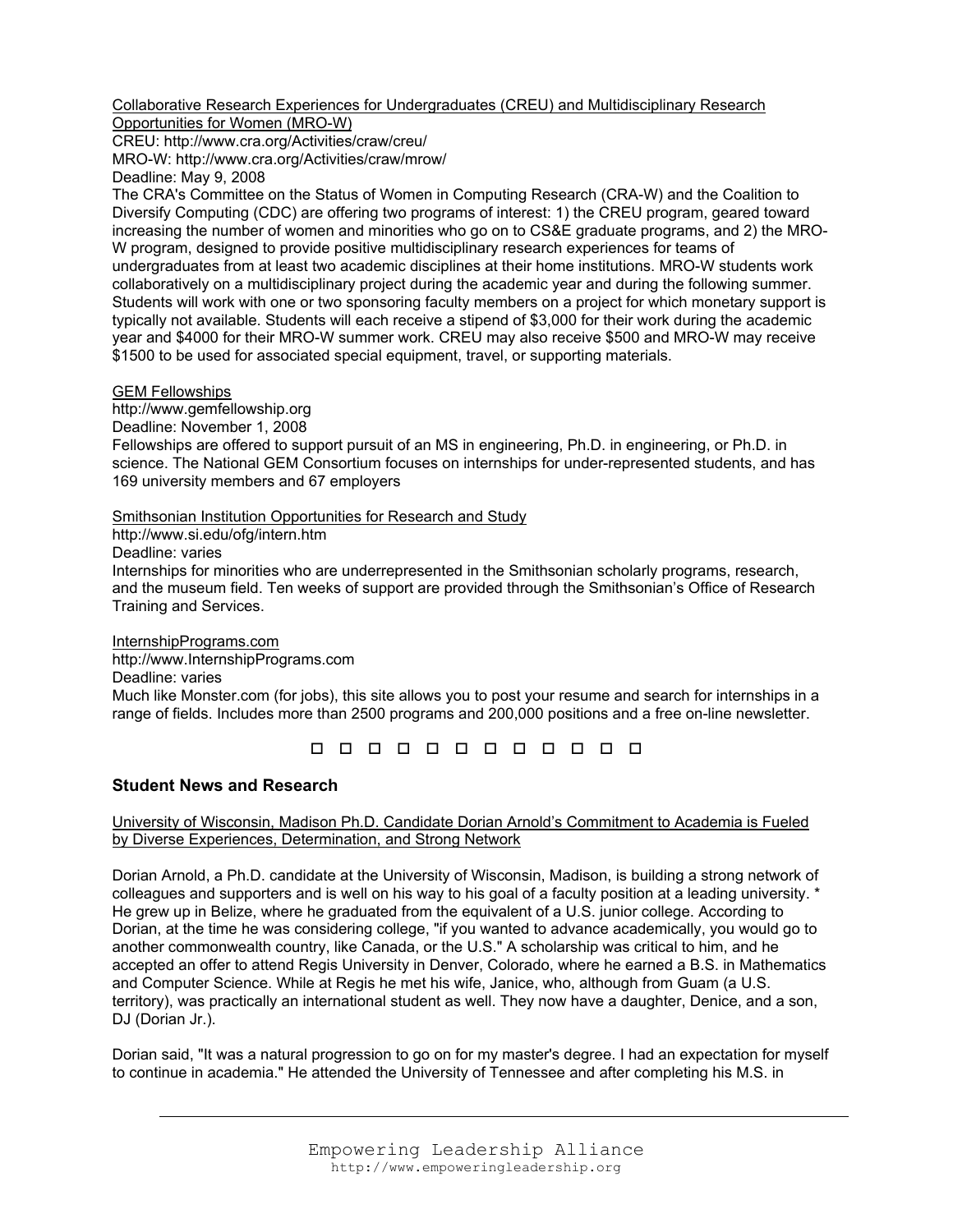Computer Science, he worked with Professor Jack Dongarra, who is well known in the international computing community for many reasons, including as the keeper of the "Top 500" list of supercomputer sites (http://www.top500.org). Dorian worked for Dongarra for three years but always knew he wanted to complete his Ph.D. and moved on to the University of Wisconsin, Madison in 2001 to do so. He is studying under Professor Barton Miller in the Computer Science Department, and plans to finish his Ph.D. this year. The title of his dissertation is "Failure Recovery Models for Scalable Tree-based Overlay Networks," and his research focuses on making high-performance computing resources easier for nonexperts to use in efficient, robust, scalable ways.

What's next for Dorian? He plans a career in academia. "I want to be in an environment where I do productive research while working with talented students," said Dorian. "Research alone can be rewarding, especially if your algorithms and technology become popular, but interacting with students to help them accomplish their goals makes an even greater contribution to our field, and to society."

Dorian's path to joining the EL Alliance started with a chance meeting with Professor Brian Blake of Georgetown University, who told him about a future faculty mentoring program directed by Professor Juan Gilbert of Auburn. While participating in the mentoring program, he heard about the Tapia Celebration of Diversity in Computing (October 2007), which he attended using funds from an Intel fellowship, and there he joined the EL Alliance. Dorian said, "Before these interactions, I encountered very few minorities professionally -- we have a very long way to go. Nonetheless, it was enlightening to learn of other minorities (students, professors, and professionals) in the field. My professional network now includes a great number of leaders, future leaders and colleagues, and I look forward to sharing that network with my future students."

\*Editor's Note: Since the time of this interview, Dorian has accepted an assistant professorship at the University of New Mexico to start this fall. Our congratulations!

### Competitive by Nature: UC Berkeley Postdoc Doug Densmore's New Role in Encouraging Minorities to Pursue Ph.D.s-and More

Douglas Densmore, a UC Chancellor's postdoc in electrical engineering at the University of California, Berkeley is competitive by nature, and he's using this trait to excel in his own research and to serve as an example to others regarding the benefits of pursing advanced degrees. After completing his B.S.E. in computer engineering from the University of Michigan (2001), he came to UC Berkeley where he completed his Masters (2004) and Ph.D. (2007) and is focused on embedded system design methodologies as a postdoc. He plans a career in academia, and is encouraging others to do so, as well. "A primary concern of mine is finding opportunities for minorities in science, technology, engineering, and mathematics careers. A career in academics allows me to impact the scientific community while still directly helping others to achieve their goals," said Doug.

His actions exemplify that concern. Doug is a leader in UC Berkeley's Black Graduate Engineering and Science Students group (BGESS), is mentoring other minority students through the Summer Undergraduate Program in Engineering Research (SUPERB), and has coordinated numerous Oakland area high school science fairs during Berkeley's annual "Cal Day". He's given his presentation on "Why Postdoc?" (available at http://www.empoweringleadership.org/resources) numerous times to a range of student groups and colleagues. Furthermore, he is a member of the National Society of Black Engineers (NSBE), and serves as a representative to national conferences for organizations such as the National Action Council for Minorities in Engineering (NACME). He recently joined the EL Alliance to further expand his network of professional contacts and resources.

According to Doug, "I'm a competitive person, and that always carried over to math and science. It started with sports--I was strong in soccer and basketball and it always frustrated me that as a black male it was often expected that this is where I should put my energy. But in high school, I had a chance to attend an advanced school for science and math, and it appealed to the left side of my brain as well as my competitive side. From then on, I saw how the same traits that made me successful in other areas (practice, dedication, knowing how to win or lose) also made me successful in math and science. I was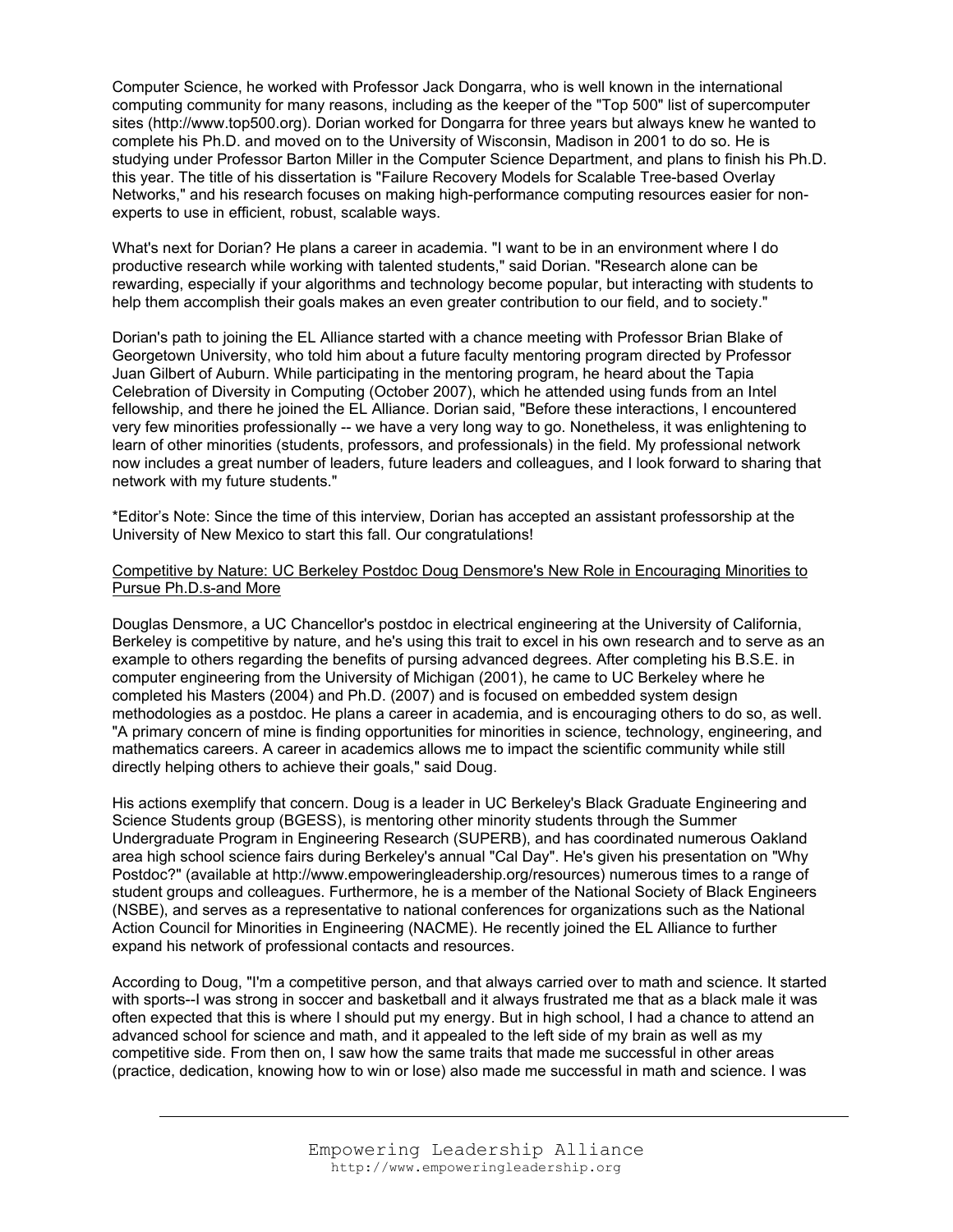interested in academics as a means to empower myself, and focused my competitive drive on my coursework and on getting into the best universities."

Early on, his mother recognized his interest in computing and encouraged him to attend the University of Michigan for his undergraduate degree. During that time, Doug held several internships at Intel. "Internships are a great way to help you make decisions about what you are--or are not--interested in for a career. I learned that I'm much more interested in a career in academia, and in working with students while also pursuing research that interests me, rather than research driven by marketing and commercial needs. I like the prospect of failure in research, in a way--trying new approaches to a problem and taking risks. Why something didn't work is as interesting to me as something that did work."

Doug plans to stay active in professional organizations and mentoring programs, and sees his efforts at UC Berkeley as critical to his career. "I wanted to stay at UC Berkeley for my postdoc. I received an UC Chancellor's Fellowship, and am enjoying my ability to combine research with encouraging other minority students to attend college and pursue degrees. Passion is important, in any field or endeavor."

0 0 0 0 0 0 0 0 0 0 0 0

## **EL Alliance Partners and Partner News**

#### **University of Texas at Austin Kicks Off EL Alliance Student Group**

http://www.cs.utexas.edu/~yadi/ela/

http://www.utexas.edu/diversity/student/index.php

More than 30 students at UT Austin participated in the first meeting of the EL Alliance Student Group on February 5, 2008. "The meeting was led by Juan Segueda, a UT Austin senior who is entering our Ph.D. program this fall, and the Chair of Computer Science, J Strother Moore, gave an inspiring opening talk," said Tiffany Grady, assistant director for academic initiatives, outreach, and retention. "I was really thrilled with everyone's energy and enthusiasm - Juan emphasized how important it was that the students become leaders and role models in the field and we brainstormed on what we want the organization to be." In addition to J. Moore, the faculty participants were Clint Dawson, Aerospace Engineering and Engineering Mechanics, and Steve Keckler, Computer Science. That same week, some of the students took a road show about computer science to more than 1000 students at South Texas high schools. The UT Austin students talked about the field of computer science and demonstrated "robo soccer dogs." The group has even more ambitious plans, including creating a mentoring and tutoring community, providing outreach programs, and developing service projects. Several students also participated in the first Texas EL Alliance meeting at Rice University in April

(http://empoweringleadership.org/texas\_meeting/index.htm).

Leadership Team Member R. M. Holmes' Book Released

http://www.wiley.com/WileyCDA/WileyTitle/productCd-0471164208.html

Raquell M. Holmes, an EL Alliance Leadership Team member, just published a book entitled, "A Cell Biologist's Guide to Modeling and Bioinformatics." According to the publisher's (Wiley) Website, the book is "A step-by-step guide to using computational tools to solve problems in cell biology. Combining expert discussion with examples that can be reproduced by the reader, *A Cell Biologist's Guide to Modeling and Bioinformatics* introduces an array of informatics tools that are available for analyzing biological data and modeling cellular processes. All that you need is a working knowledge of algebra and cellular biology; the author provides all the other tools you need to understand the necessary statistical and mathematical methods." See a list of all of the EL Alliance Leadership Team members at http://www.empoweringleadership.org/About\_Us/leadership.html

University of California Berkeley Hosts Internationally Renowned Speakers http://www.eecs.berkeley.edu/ http://www.eecs.berkeley.edu/Colloquium/Regents/allen.shtml http://www.eecs.berkeley.edu/Colloquium/McKay/estrin.shtml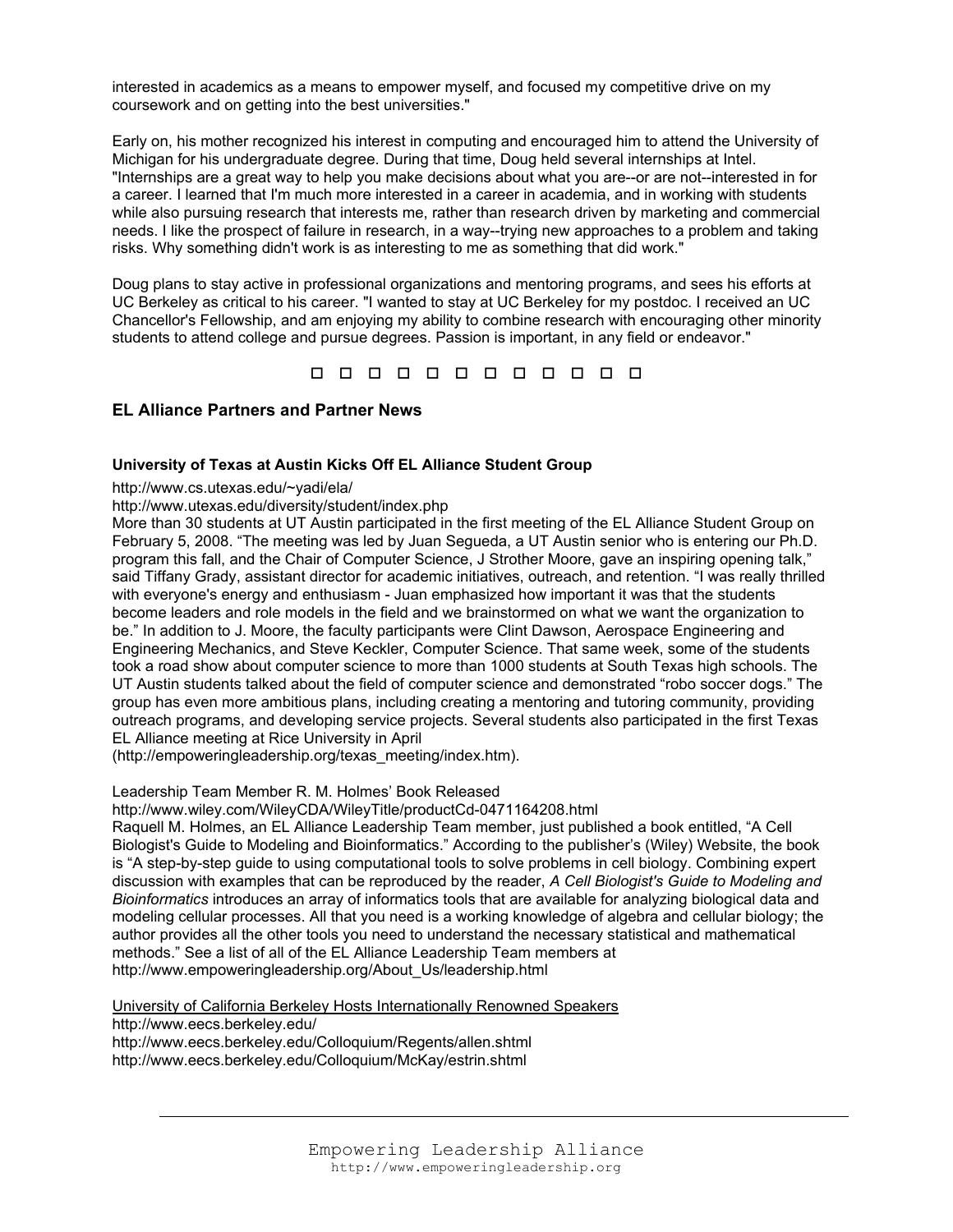The students and faculty involved with the EL Alliance and other groups in Electrical Engineering and Computer Science (EECS) at the University of California, Berkeley, have had a number of special programs that featured notable speakers, including:

Marie-Ange Eyoum, who came to the US from Cameroon, West Africa, and earned her Ph.D. at UC Berkeley in 2006—her dissertation was on "Modularly Integrated MEMS Technology" from UC Berkeley. She is now a Technical Analyst to Chief of Staff of Intel Chairman, as well as an Intel Engineer. Eyoum spoke at two events: one for graduate students and the second for students and faculty at the Intel Research Center associated with UC Berkeley. She makes an annual humanitarian visit to Africa or India, with leave from Intel.

Frances Allen, IBM Fellow Emerita & 2006 Turing Award Winner, IBM T. J. Watson Research Center, who gave a Regents' Lecture on January 31, 2008 entitled, "The Challenge of the Multi Cores: Think Sequential, Run Parallel." She was featured at the day-long 30<sup>th</sup> anniversary program celebrating the graduate women's group at UC Berkeley, (WICSE) with faculty speakers Professors Susan Graham (Berkeley),Teresa Meng (Stanford), and Dean Belle Wei (San Jose State University) http://www.eecs.berkeley.edu/IPRO/WICSE/index.html.

Deborah Estrin, Director of the NSF Center for Embedded Network Systems, based at UCLA, who gave the McKay lecture on March 5 on "Wireless Sensing Systems: From Ecosystems to Human Systems." Estrin's center offers summer research opportunities for students. She was awarded the Anita Borg Woman of Vision Award for Innovation in May 2007.

00000000000

# **Resources**

Careers in Science and Engineering: A Student Planning Guide to Grad School and Beyond by the National Academy of Sciences, the National Academy of Engineering and the Institute of Medicine http://www.nap.edu/readingroom/books/careers/

From the Website: "This volume was produced as part of a project approved by the Governing Board of the National Research Council, whose members are drawn from the councils of the National Academy of Sciences, the National Academy of Engineering, and the Institute of Medicine. It is a result of work done by the Committee on Science, Engineering, and Public Policy (COSEPUP) as augmented, which has authorized its release to the public."

Women, Minorities, and Persons with Disabilities in Science and Engineering

http://www.nsf.gov/statistics/wmpd/

Tables are provided from1997-2004 covering student enrollment, degrees granted, postdocs and employment.

NAEP Data Explorer: National Assessment of Educational Progress

http://nces.ed.gov/nationsreportcard/naepdata/

Provides data, directions, and a tutorial for creating tables to compare achievements in math and science, covering a range of demographics.

# WebCASPAR

http://caspar.nsf.gov

Includes data from the National Science Foundation's (NSF) Survey of Earned Doctorates, the Department of Education's Integrated Postsecondary Education Data System, and the NSF-National Institutes of Health Survey of Graduate Students and Post doctorates in Science and Engineering. Tables can be generated that feature data about demographics, sources of educational support, and more.